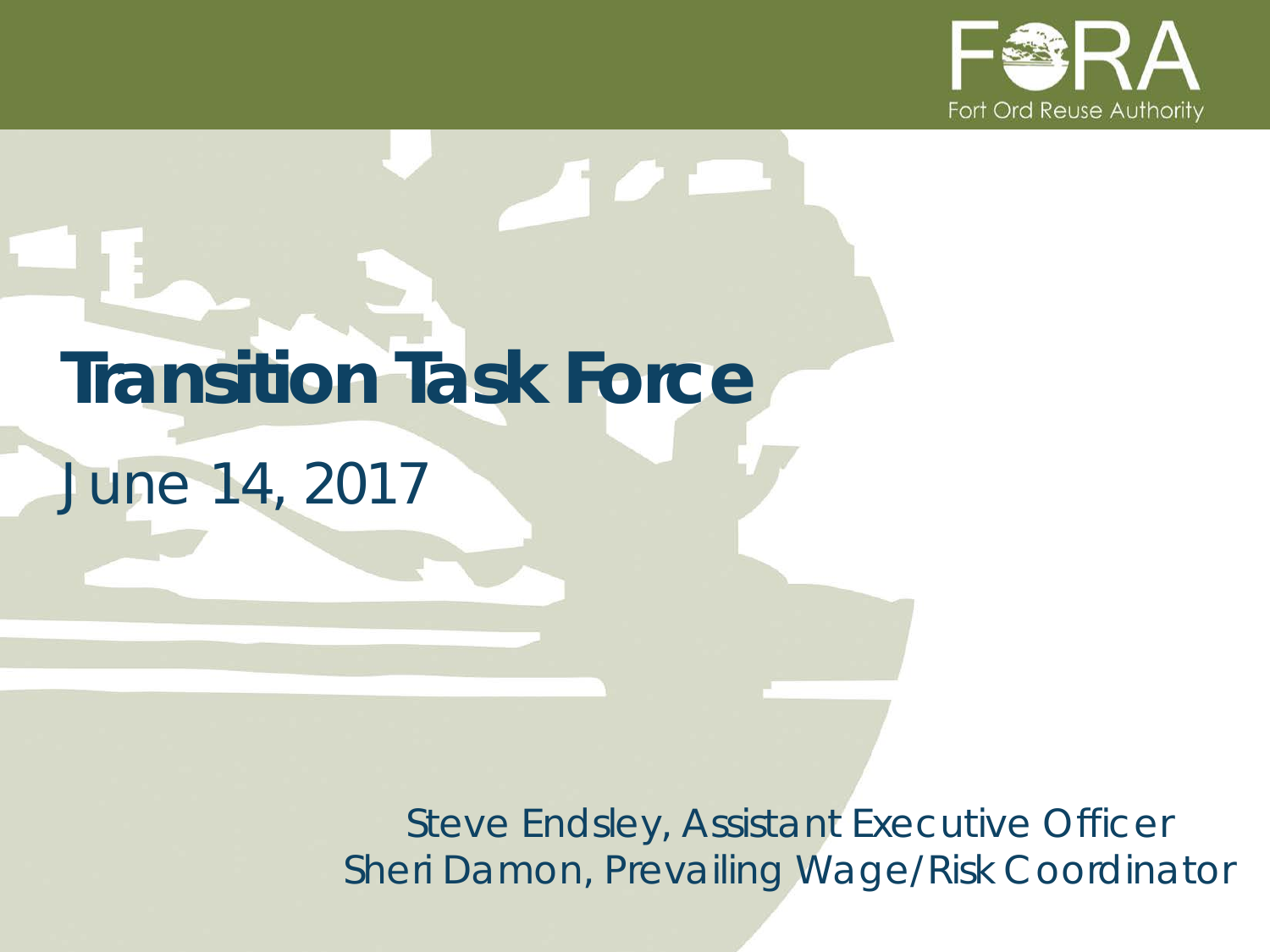## **Overview**

#### **Task 1: Obligation/Liability Distribution Methodology**

- Goals
- *Fair and Equitable*
- Methodology
- **Task 2: Infrastructure Assignment/Priorities**
- **Preview Task 3: Financing**
- **Preview Task 4: Organizational**
- **TAMC/Nexus Presentation**



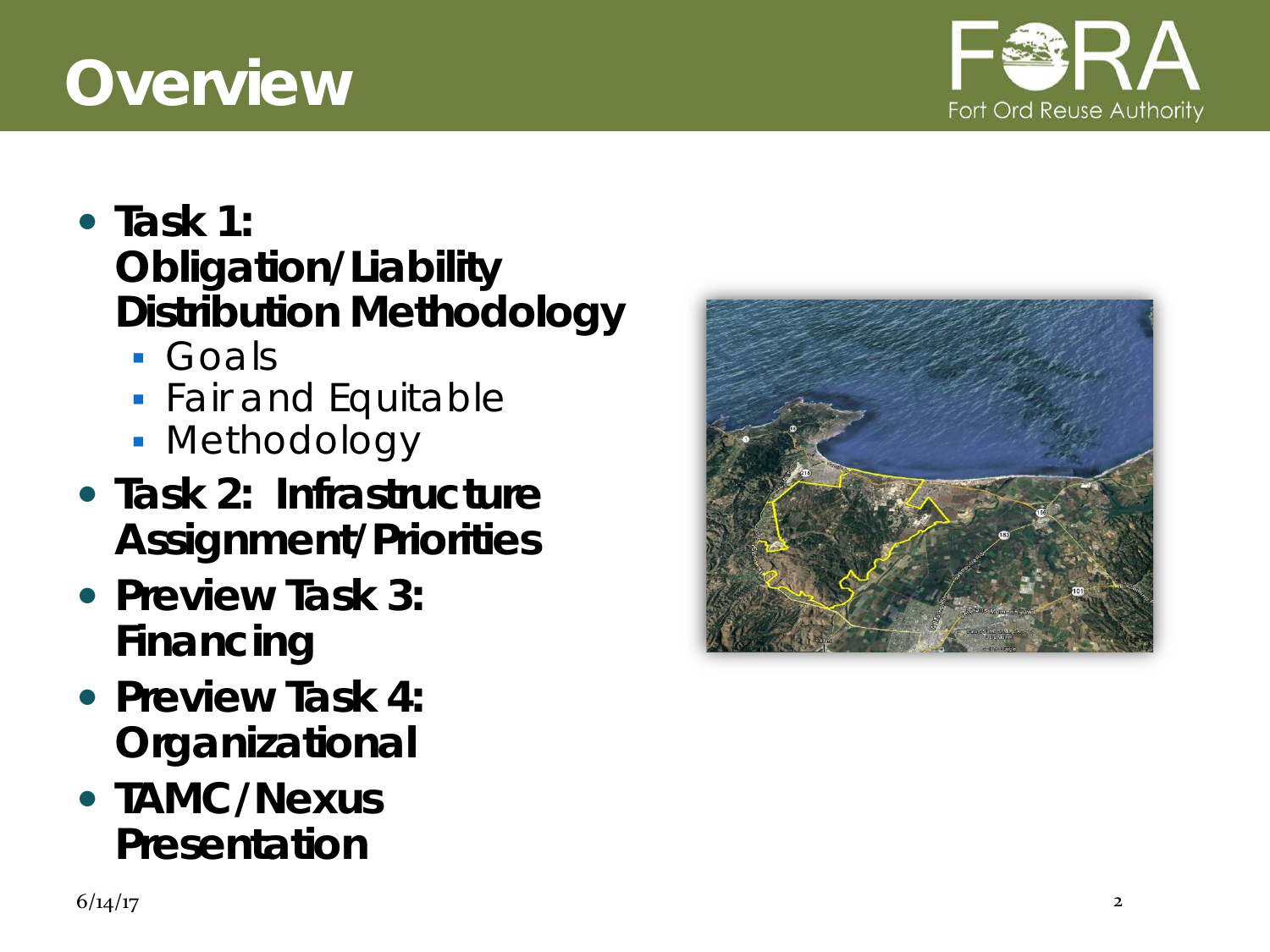## **Goals**



#### **Land Use Authorities:**

- **Implement BRP Economic Recovery**
- **Implement BRP Mitigations**
- **Collaborate to Maximize/Leverage** Regional Resources
- **Committed to a Fair and Equitable** Distribution and Contribution

#### **FORA:**

- **Implement** recovery/mitigation/building removal prior to sunset
- **Minimize successor liability**

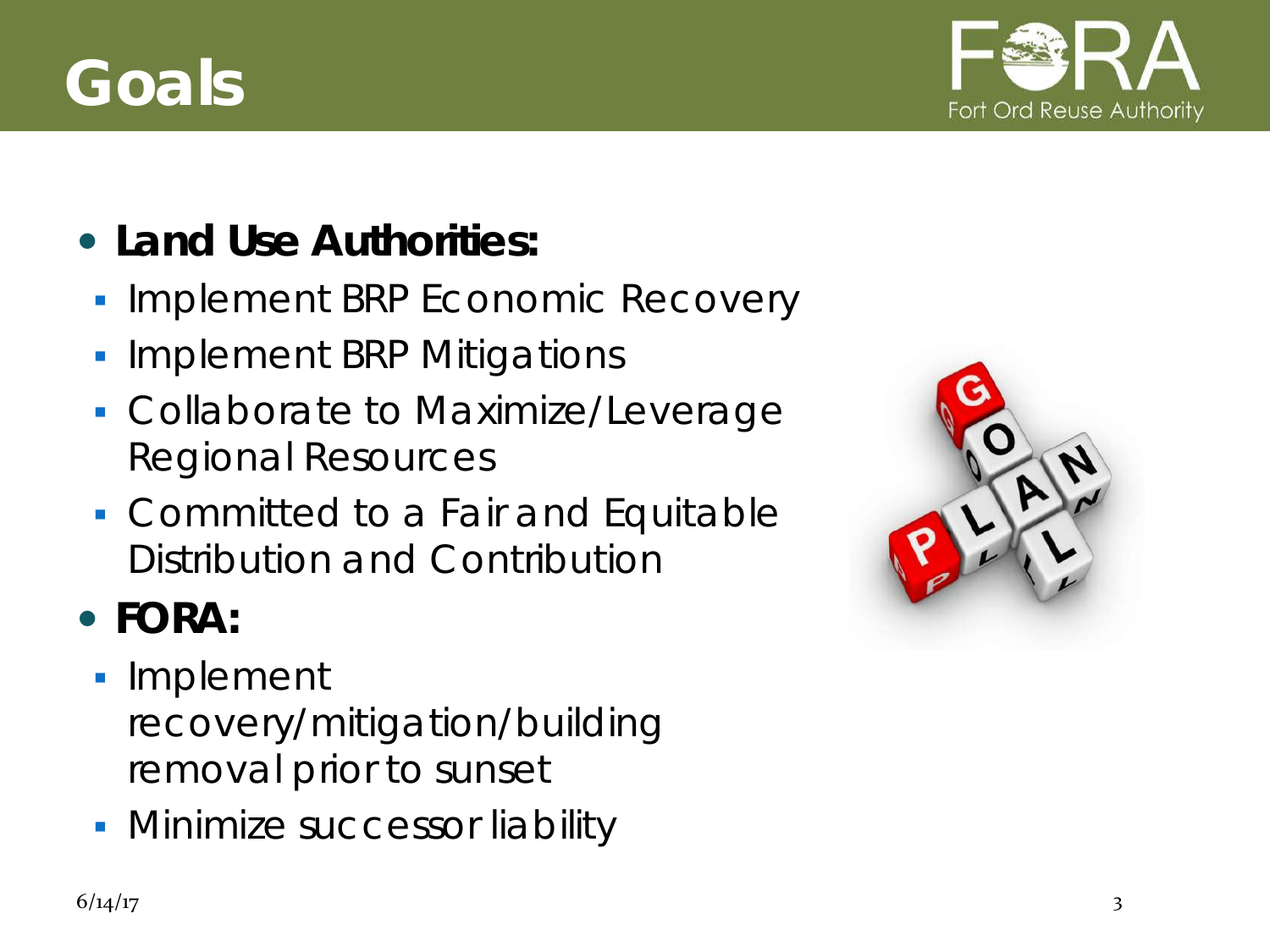

- FORA Act Section 67692
- Implementation Agreements

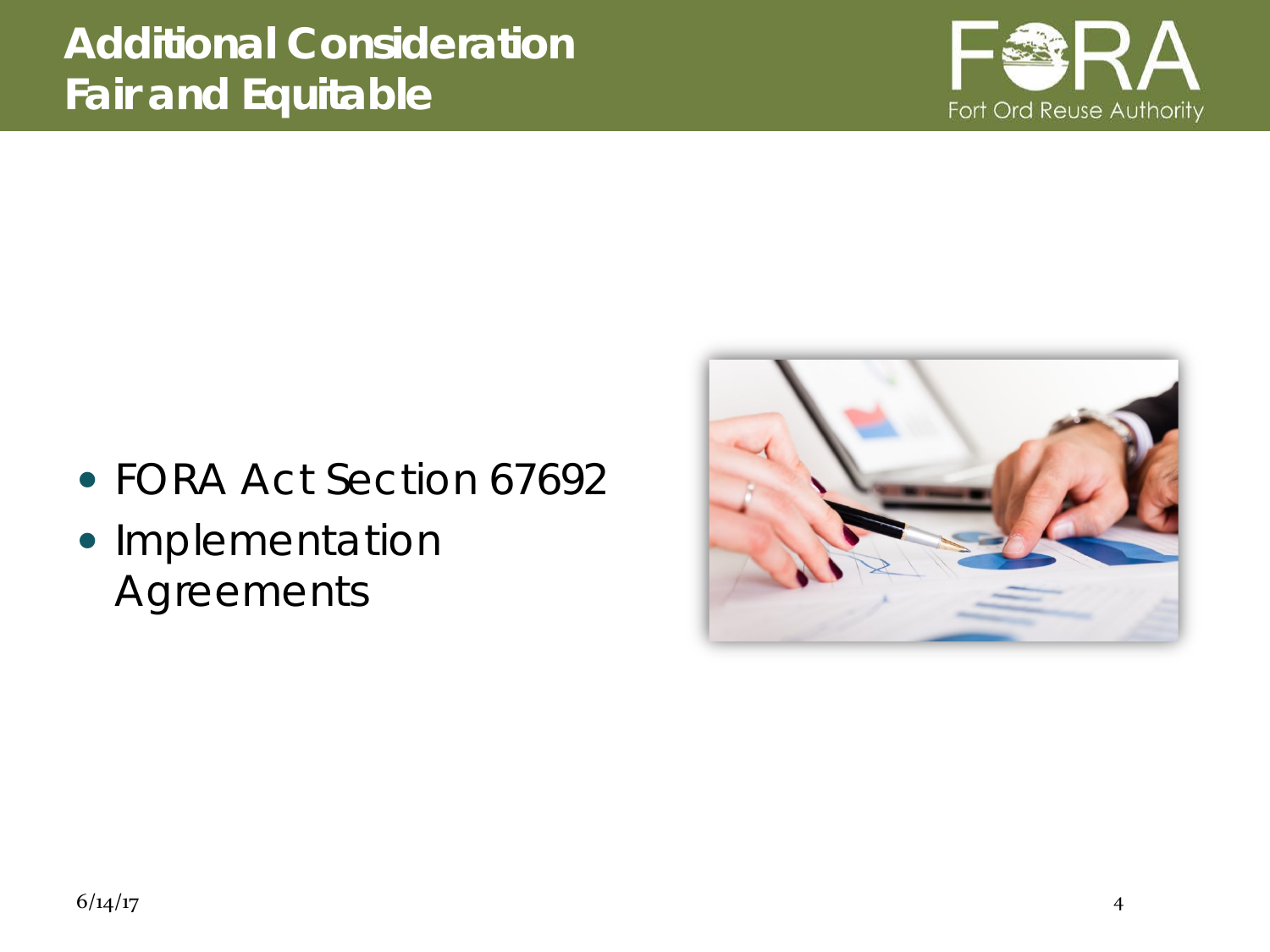

The board **shall consider** a program of local **revenue sharing** among the member agencies **to ensure** an **equitable apportionment of revenues**  generated from the reuse of Fort Ord among those member agencies responsible for the provision of services to Fort Ord and member agencies that assist in the funding of services to Fort Ord.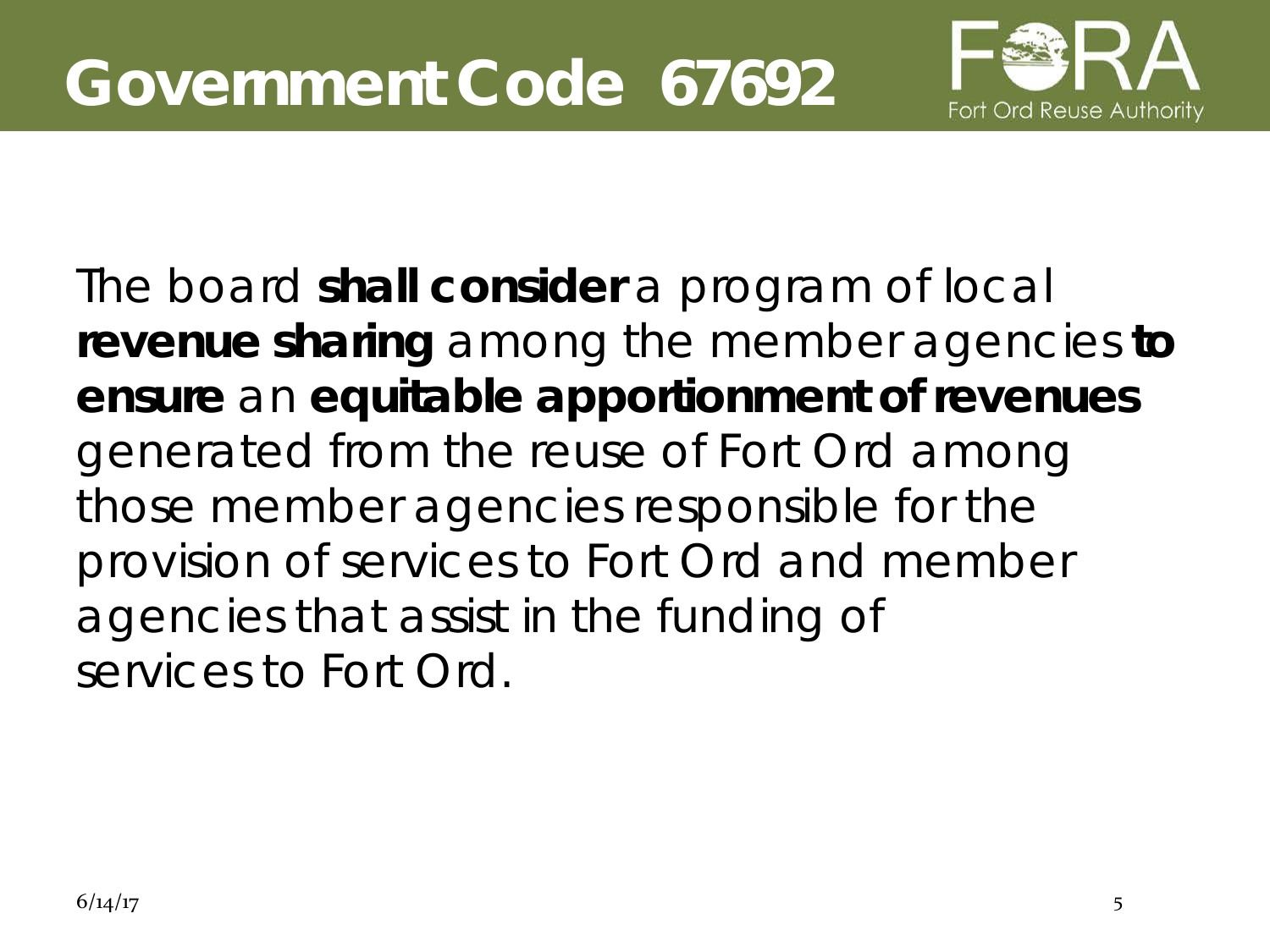

**Fair and equitable share** *means* a financial contribution to FORA to be applied toward a jurisdiction's share of basewide mitigation measures and basewide costs.

> A. Land sale or lease proceeds (50%) B. FORA tax share health-safety code 33492.70

C. FORA fees and assessments

D. Less jurisdiction performance of basewide mitigation measures and/or costs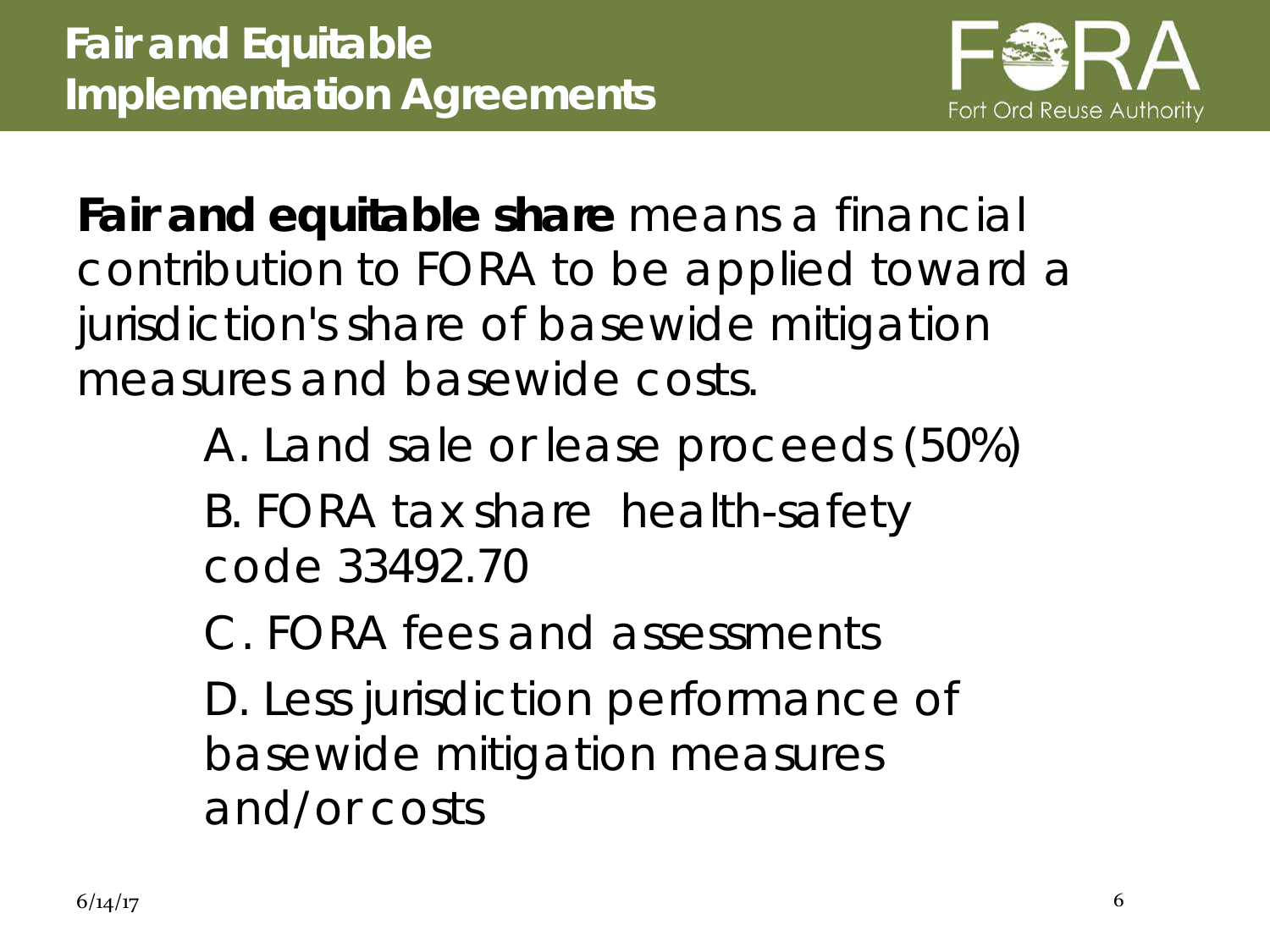#### **Revenues to Benefits**



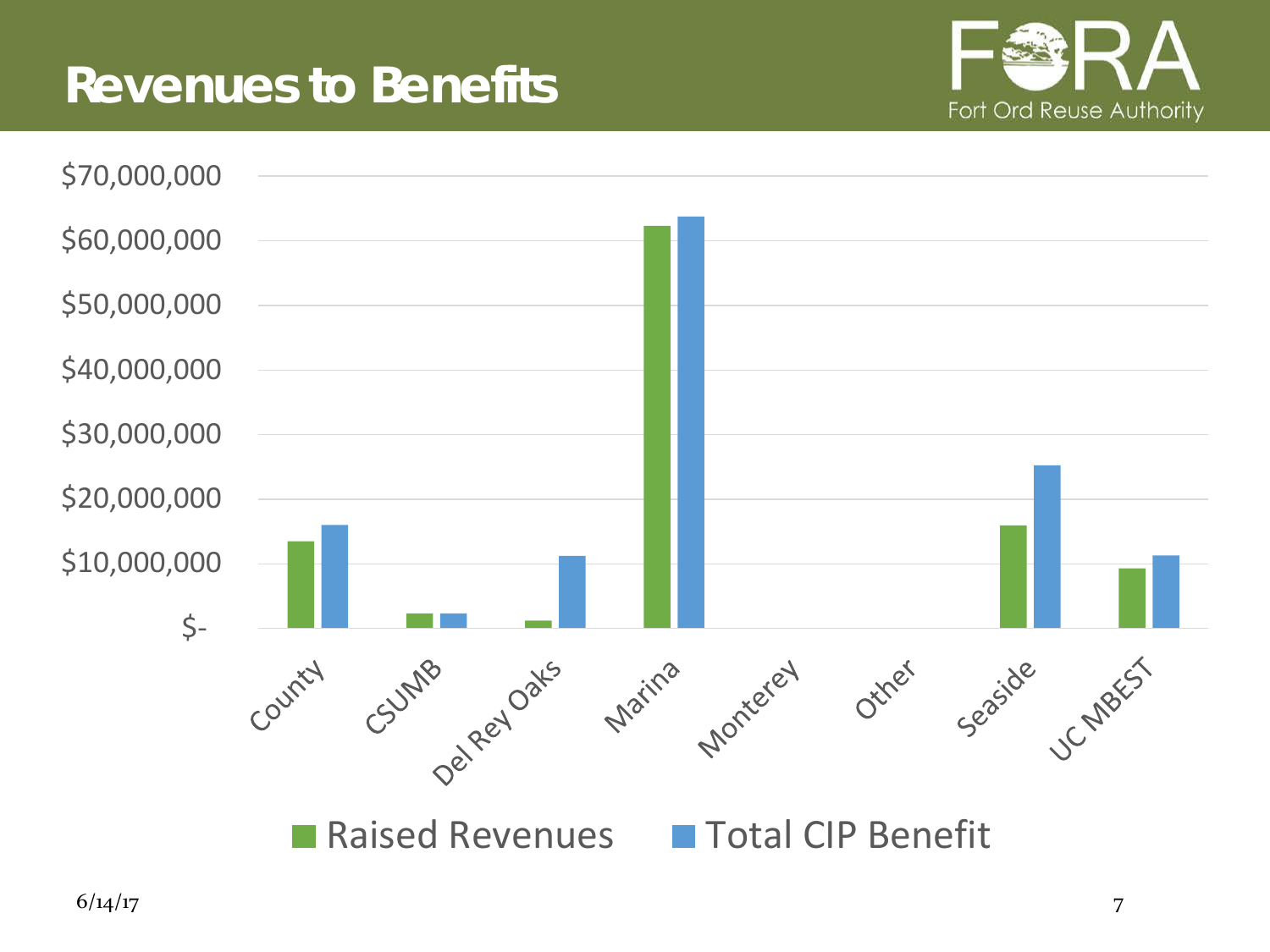#### **Fair and Equitable Entitled v. Proposed**



| <b>Jurisdiction</b> | <b>Use</b>        | <b>Built</b>   | <b>Entitled</b> | <b>Proposed</b> | <b>Water</b> |
|---------------------|-------------------|----------------|-----------------|-----------------|--------------|
|                     |                   |                |                 |                 | 1325         |
|                     | Residential-new   | 301            | 2039            | 200             |              |
|                     | Residential-rehab | 683            | 911             |                 |              |
| <b>Marina</b>       | <b>Office</b>     | 245000         | 511000          |                 |              |
|                     | Industrial        | 262300         | 262300          |                 |              |
|                     | Retail            | 418000         | 504000          |                 |              |
|                     | <b>Hotel</b>      | 108            | 502             |                 |              |
|                     |                   |                |                 |                 | 1012.5       |
|                     | Residential-new   | $\overline{3}$ | 125             | 1395            |              |
|                     | Residential-rehab | 902            | 902             |                 |              |
| <b>Seaside</b>      | <b>Office</b>     |                |                 | 169900          |              |
|                     | Industrial        |                |                 | 150000          |              |
|                     | Retail            |                | 10000           | 140000          |              |
|                     | Hotel             |                | 68              | 450             |              |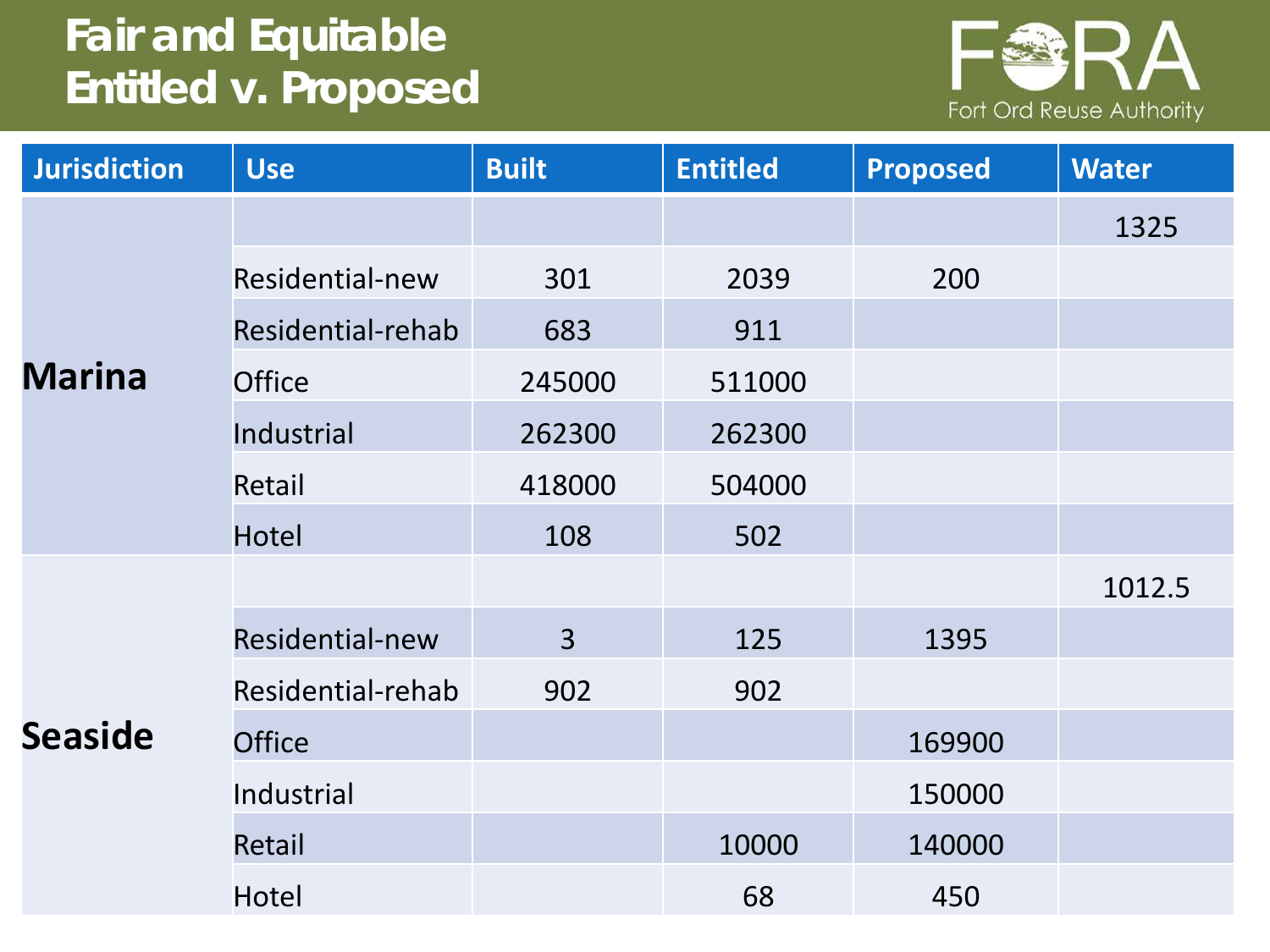#### **Fair and Equitable Entitled v. Proposed**



| <b>Jurisdiction</b> | <b>Use</b>      | <b>Built</b> | <b>Entitled</b> | <b>Proposed</b> | <b>Water</b> |
|---------------------|-----------------|--------------|-----------------|-----------------|--------------|
|                     |                 |              |                 |                 | 710          |
| <b>County</b>       | Residential-new | 528          | 1470            |                 |              |
|                     | Retail          |              | 34000           |                 |              |
|                     |                 |              |                 |                 | 242.5        |
| <b>Del Rey Oaks</b> |                 |              |                 |                 |              |
|                     | <b>Office</b>   |              | 400000          |                 |              |
|                     | <b>Hotel</b>    |              |                 | 550             |              |
| <b>Monterey</b>     |                 |              |                 |                 | 65           |
|                     | <b>Office</b>   |              |                 | 721524          |              |
|                     |                 |              |                 |                 | 230          |
| <b>UC MBEST</b>     | <b>Office</b>   |              |                 |                 |              |
|                     | Industrial      |              |                 |                 |              |
|                     | Retail          |              |                 |                 |              |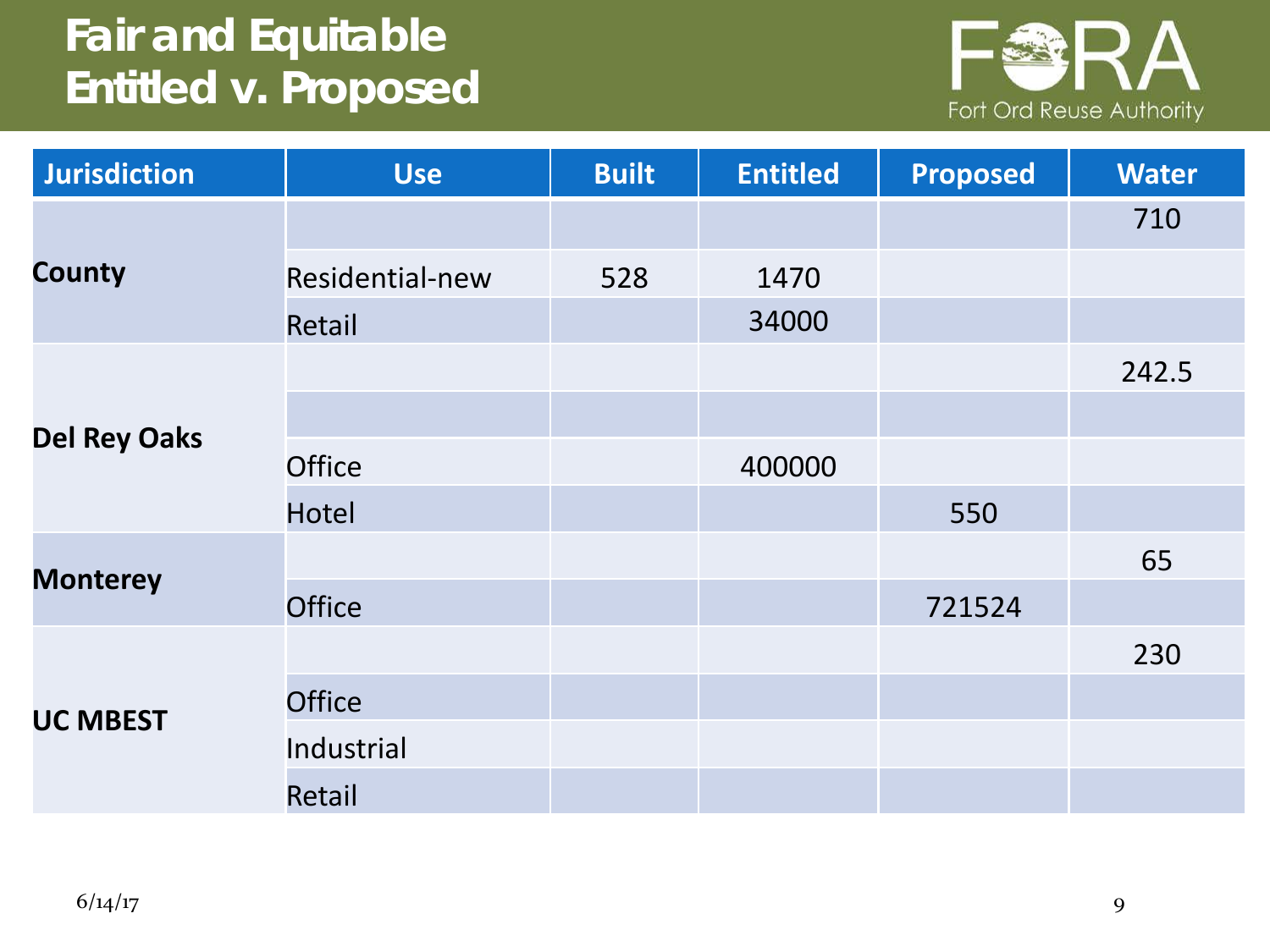#### **Methodology Comparison**



|                           | <b>New</b><br><b>Residential</b> | <b>Future Buildout</b> | <b>Water</b><br><b>Allocation</b> | <b>Acreage</b> | <b>Voting</b> |
|---------------------------|----------------------------------|------------------------|-----------------------------------|----------------|---------------|
| Carmel                    |                                  |                        |                                   |                | 8%            |
| County                    | 18%                              | 16%                    | 21%                               | 52%            | 23%           |
| <b>CSUMB</b>              |                                  | 0%                     | $0\%$                             | 0%             | 0%            |
| Del Rey<br>Oaks           | 13%                              | 13%                    | 7%                                | 5%             | 8%            |
| <b>Marina</b>             | 36%                              | 37%                    | 39%                               | 24%            | 15%           |
| Monterey                  |                                  | 0%                     | 2%                                | 2%             | 8%            |
| Pacific<br>Grove          |                                  |                        |                                   |                | 8%            |
| Salinas                   |                                  |                        |                                   |                | 8%            |
| Sand City                 |                                  |                        |                                   |                | 8%            |
| Seaside                   | 28%                              | 29%                    | 30%                               | 18%            | 15%           |
| <b>UC</b><br><b>MBEST</b> | 5%                               | 5%                     | $\overline{0}$                    | 0%             | 0%            |
| <b>Totals</b>             | 100%                             | 100%                   | 100%                              | 100%           | 100%          |

 $6/14/17$  10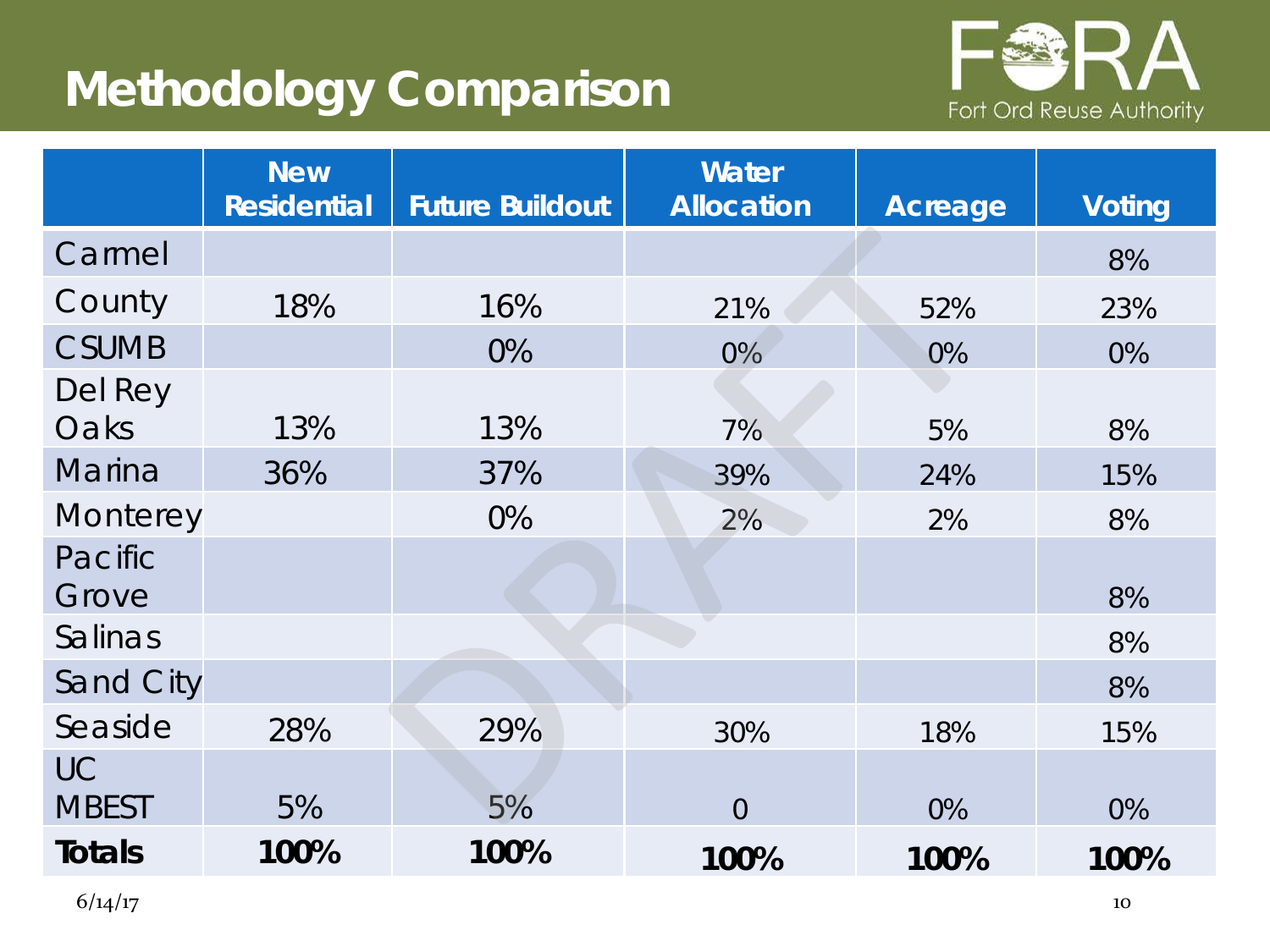

#### **Assignment, Coordination, Modification of Implementation of Infrastructure Improvements**

*Target consensus date: August 1, 2017*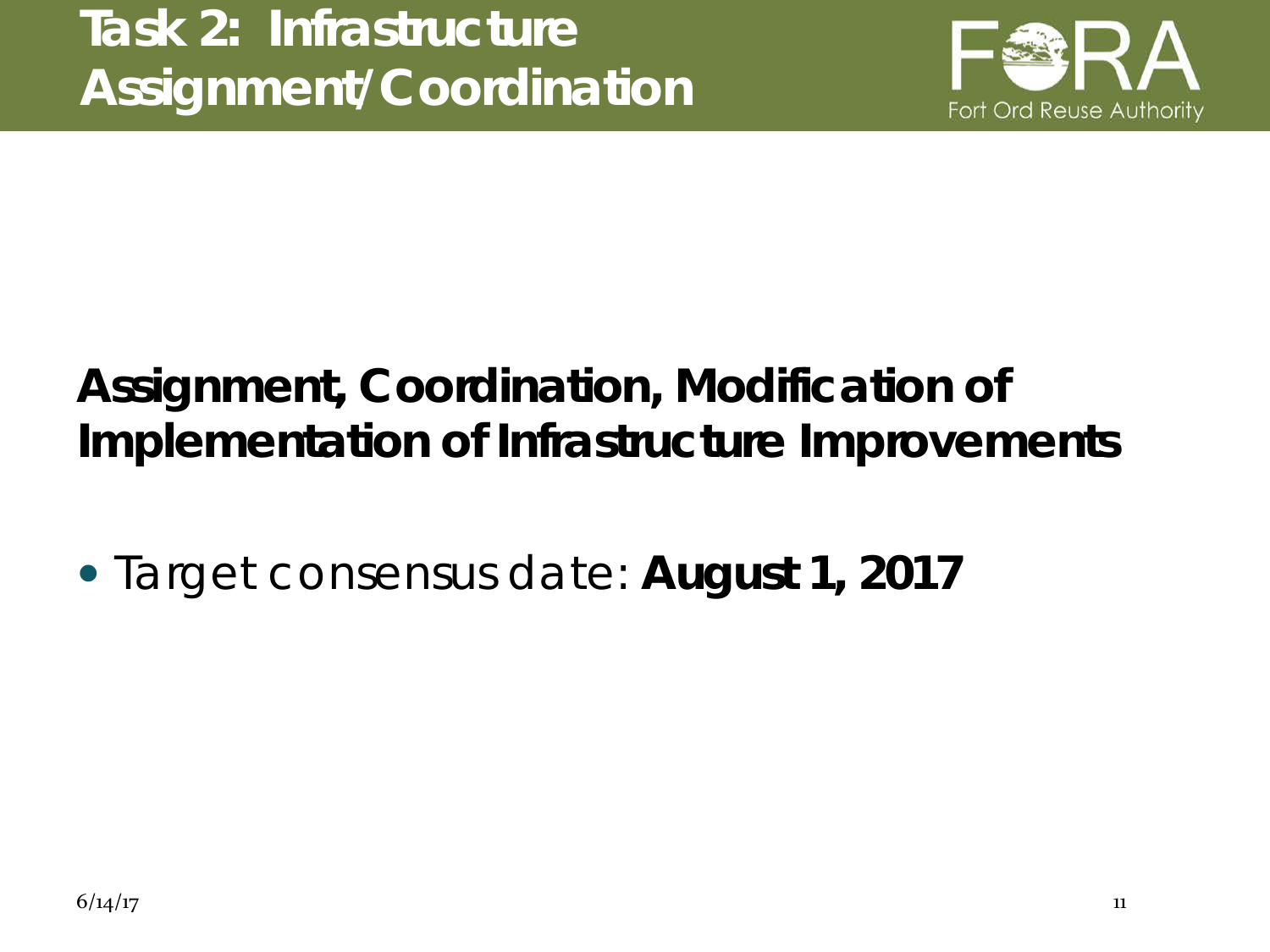## **Nexus v. FORA Fee**



#### **Transportation Obligation : 2017 Re-Allocation Study**

| <b>Nexus</b>                                                                          | <b>FORA Fee</b>                                                                                | <b>CFD</b>                                                                                     |  |
|---------------------------------------------------------------------------------------|------------------------------------------------------------------------------------------------|------------------------------------------------------------------------------------------------|--|
| Fort Ord Area's<br>Obligation to<br>Regional<br>Transportation<br><b>System (RTS)</b> | Implementation<br>Agreement<br><b>Distribution</b><br><b>Local Improvements</b><br>Prioritized | <b>Utilizes IA</b><br>distribution to<br>set Fee<br><b>Spread Across FORA</b><br>development = |  |
| \$203 M                                                                               | <b>\$130M</b>                                                                                  | 33% Increase                                                                                   |  |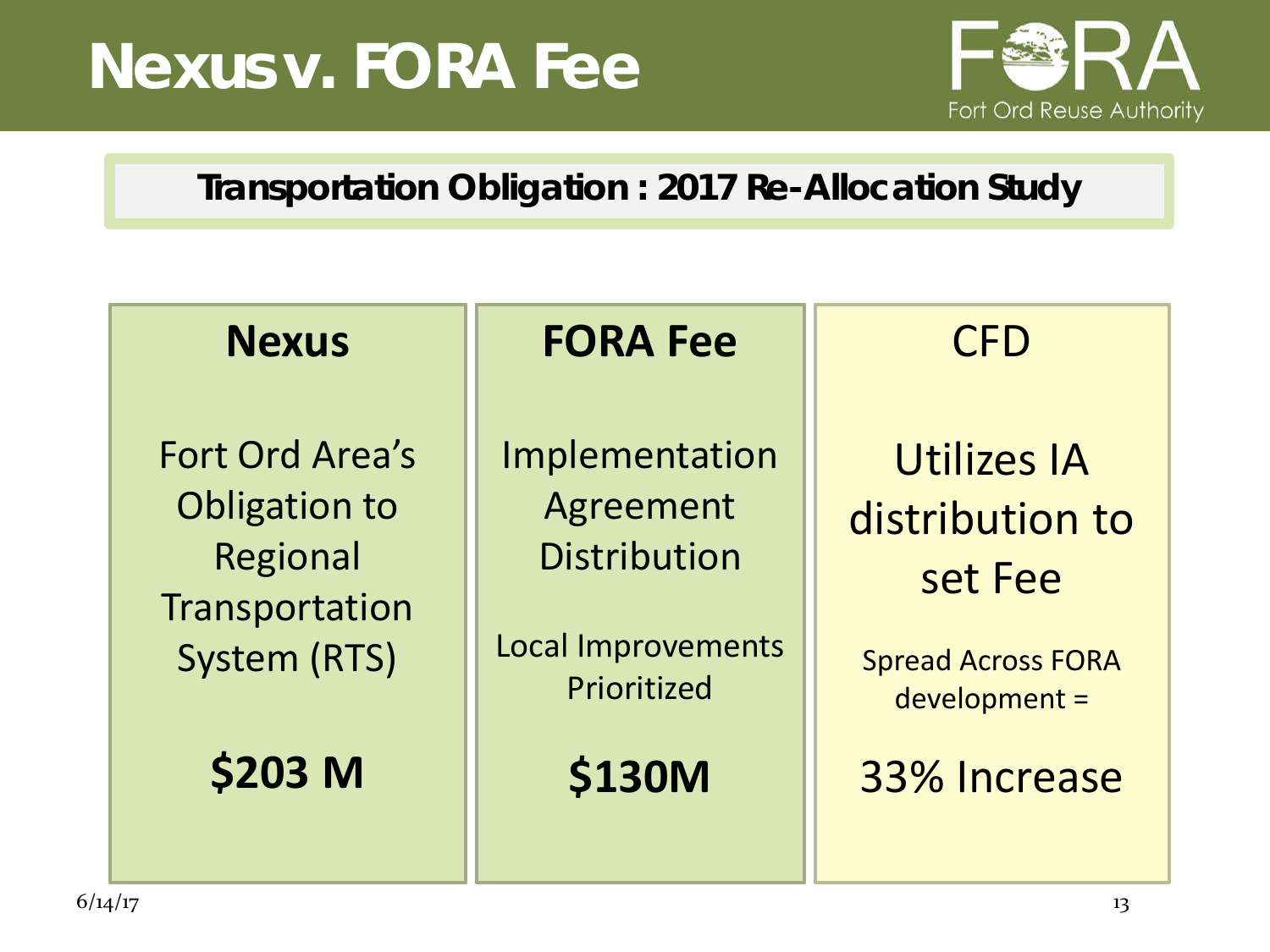## Transportation Action Plan



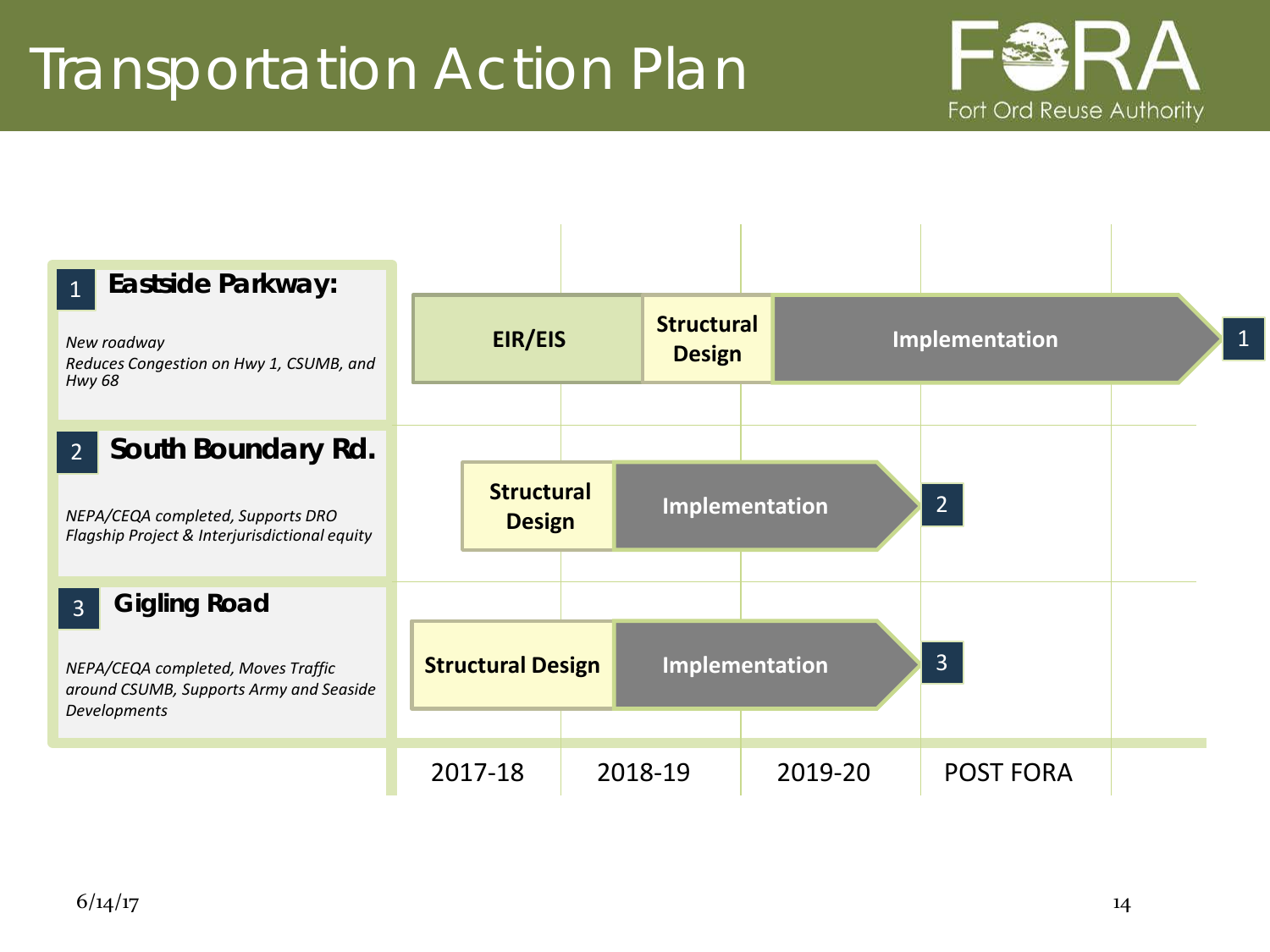

#### **Resources to meet post-FORA obligations:**

- Land Sales/Lease Revenues
- Development/Impact Fees/Financing Districts
- Sales/Transient-Occupancy Tax
- Property Tax Increases

**Jurisdiction Selection of Financing Mechanism Revenue collection & distribution** (e.g. Escrow Accounts, JPA, TAMC?, MCWD?)

*Target consensus date: September 1, 2017*

 $6/14/17$  15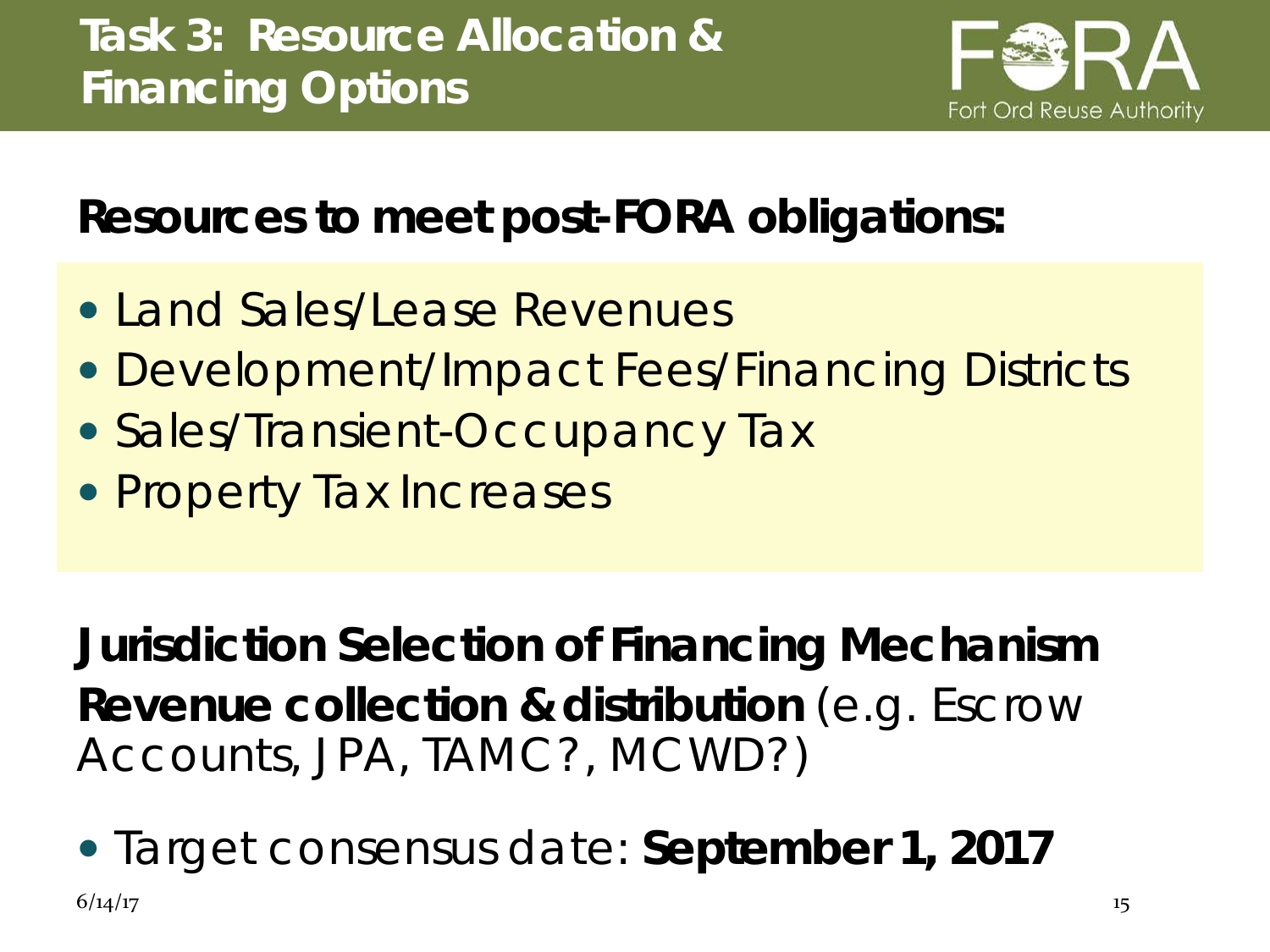#### **Transition Summary**



| <b>Major Obligations</b>  | <b>Assignments</b>                                                                        | 2020      | 2028        |
|---------------------------|-------------------------------------------------------------------------------------------|-----------|-------------|
| <b>Expenses</b>           |                                                                                           |           |             |
| Transportation/Transit    | Jurisdictions – On-site and Off-site<br>projects; TAMC - Regional Projects<br>and Transit | \$115.5M  | 0           |
| <b>Water Augmentation</b> | MCWD/MRWPCA                                                                               | \$17.8M   | 0           |
| Habitat Management        | Fort Ord Habitat Cooperative (JPA)                                                        | \$46.2M   | $\Omega$    |
| Sub-Total                 |                                                                                           | \$179.5M  | $\mathbf 0$ |
| <b>ESCA Program</b>       | New JPA or County                                                                         | $$7-10M*$ | 0           |
| Total                     |                                                                                           | \$189.5M  | <b>\$0M</b> |

| <b>Revenues</b>      |                                                                                    |    |
|----------------------|------------------------------------------------------------------------------------|----|
| <b>CFD</b>           | Unassignable (Jurisdictions can enact new fees)<br>May be amended by resident vote |    |
| Land Sales           | Land sales revenues to jurisdictions                                               |    |
| Property Tax Formula | Different Property Tax Formula                                                     | 16 |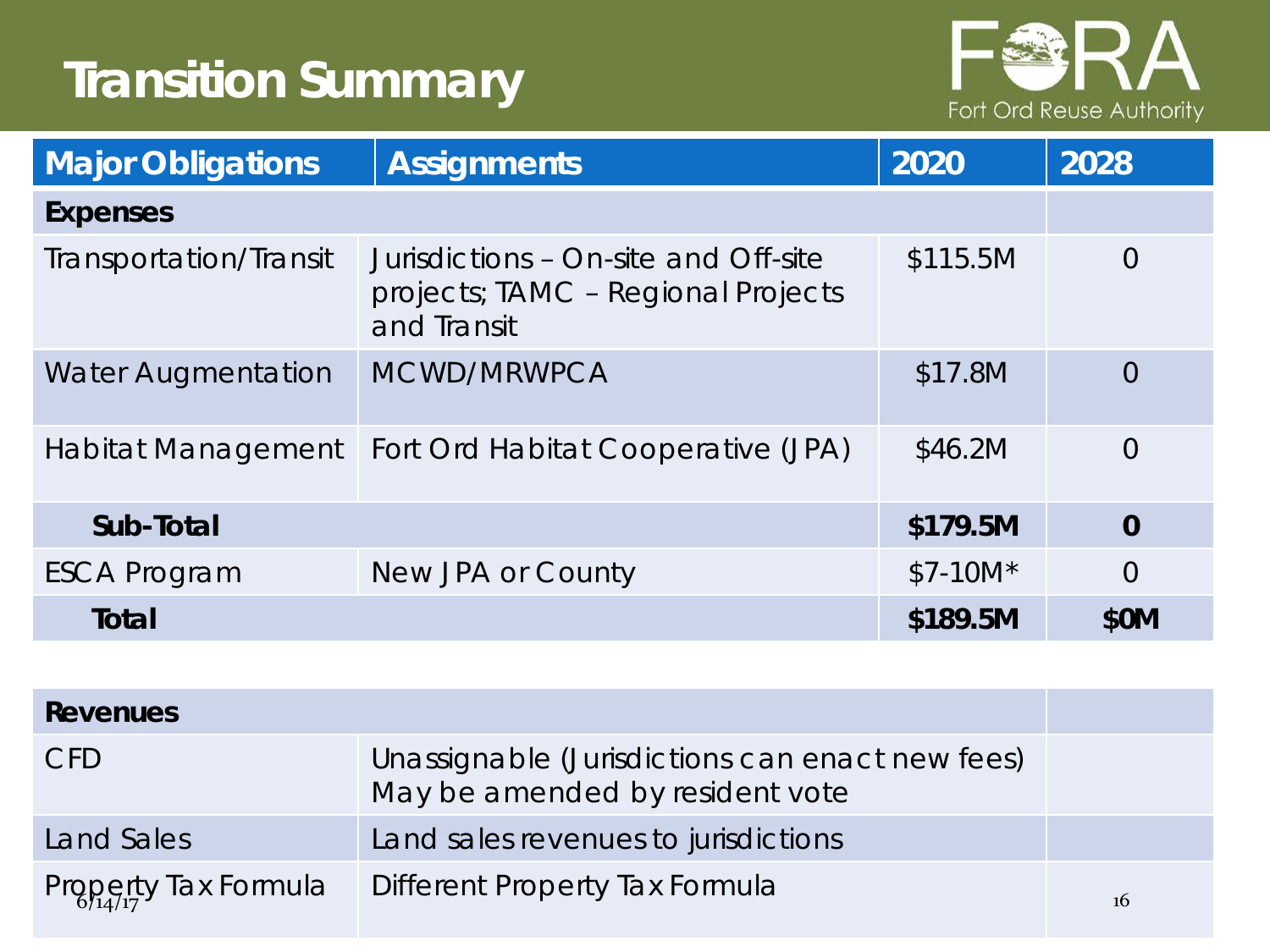

f. If FORA is unable, despite reasonable good faith efforts, to pay Basewide Costs and undertake Basewide Mitigation Measures, then upon a request from FORA, the **Jurisdiction shall initiate a process to consider its own financing mechanisms to raise revenues to contribute, toward Basewide Costs and the cost of undertaking Basewide Mitigation Measures. Nothing in this Section 6(f) requires the Jurisdiction to adopt any specific financing mechanism or contribute any funds to alleviate FORA's funding insufficiency.**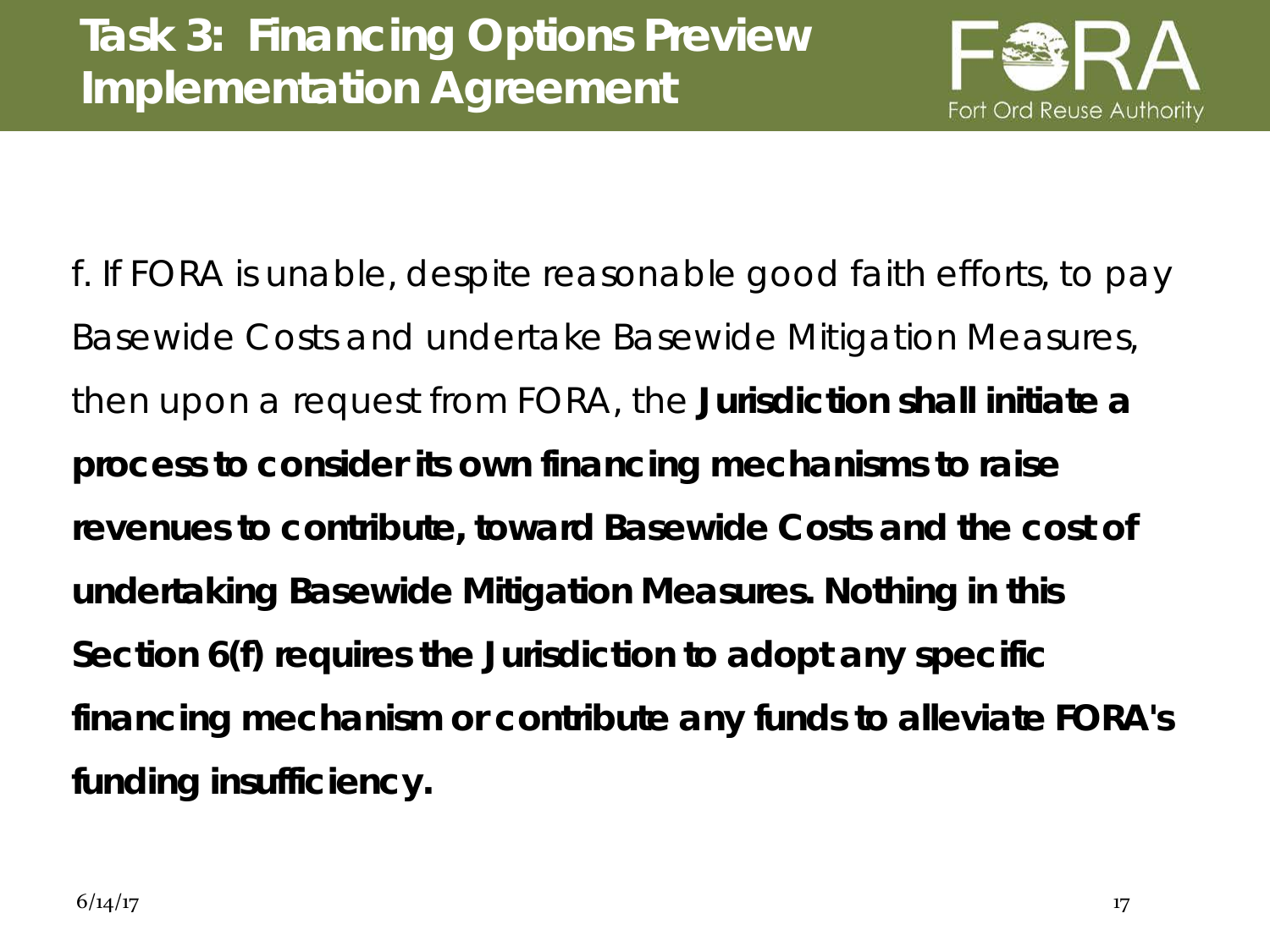

**A**. Extend FORA as is, or restructure membership, retaining legislative authorities for a fixed term.

**B.** Create a FORA successor agency or Joint Powers Authority / Community Services District for a fixed term.

**C.** Assign responsibilities to local entity/ies (FORA members) and/or regional/state agencies.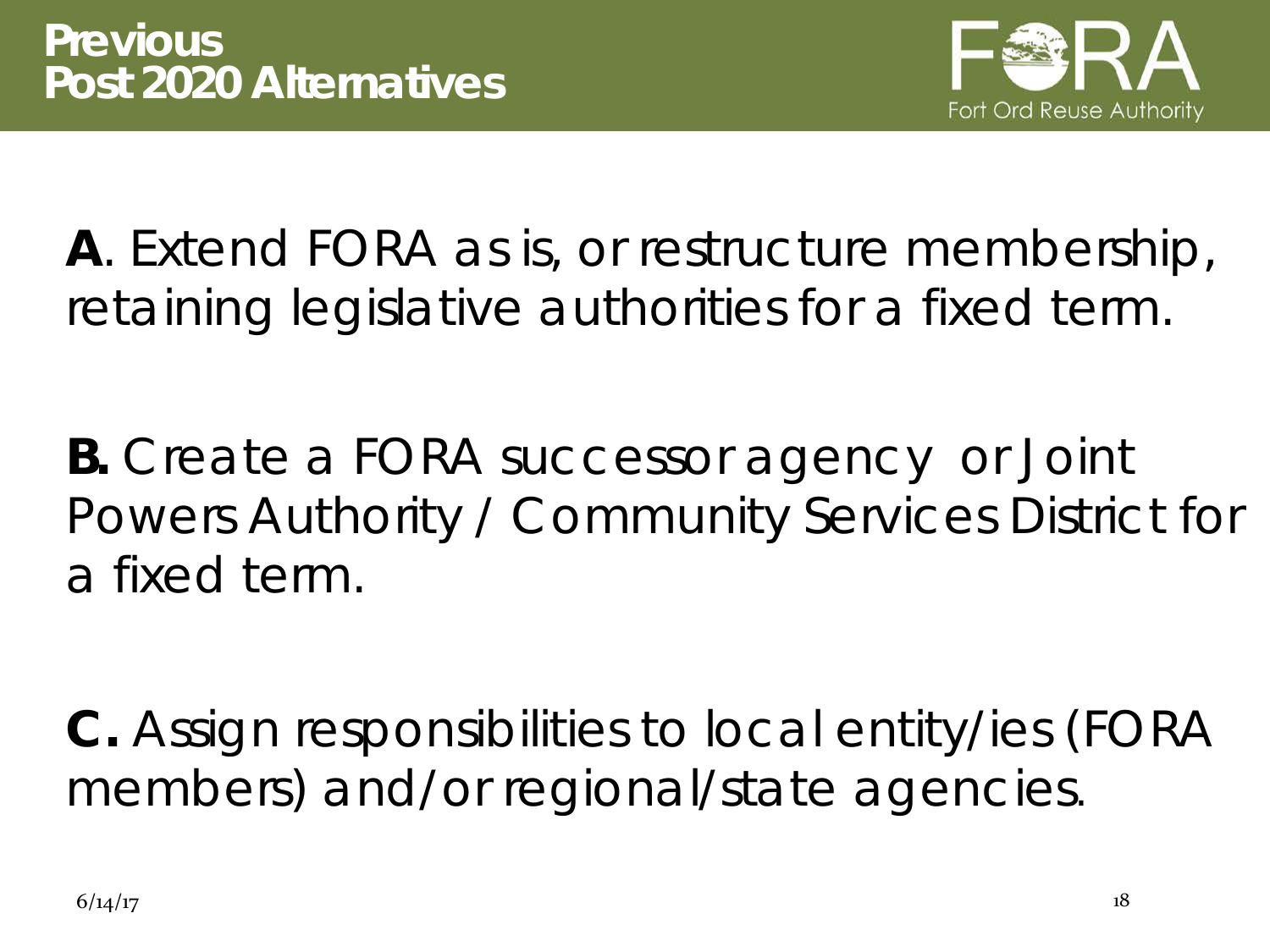

| Function                            | <b>Receiving Agency</b>    |
|-------------------------------------|----------------------------|
|                                     |                            |
| <b>Regional Transportation</b>      | <b>TAMC</b>                |
| <b>Offsite Transportation</b>       | TAMC/Jurisdictions         |
| <b>Onsite Transportation</b>        | Jurisdictions              |
|                                     |                            |
| <b>Water Augmentation</b>           | MCWD/MRWPCA                |
| <b>Water Rights/Service</b>         | <b>MCWD</b>                |
| Wastewater                          | MCWD/Seaside Sanitation    |
|                                     |                            |
| <b>Habitat Conservation Plan</b>    | <b>HCP Cooperative</b>     |
| <b>Army/DTSC/EPA ESCA Reporting</b> | County/JPA                 |
| <b>Building Removal</b>             | Jurisdictions              |
| <b>BRP/Consistency</b>              | Jurisdictions w/ Agreement |
| <b>Administration/PERS</b>          | Fully Funded by 2020       |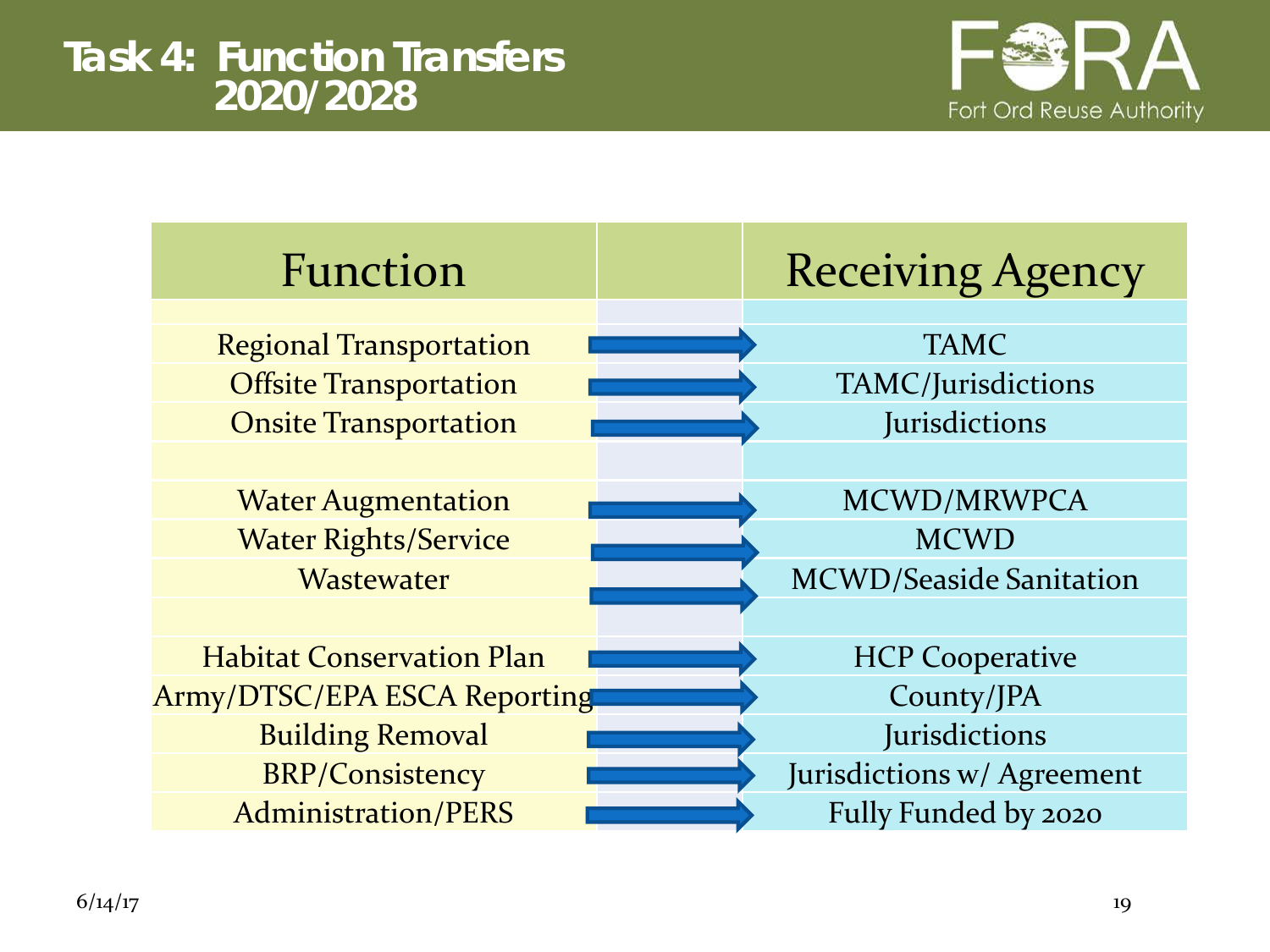

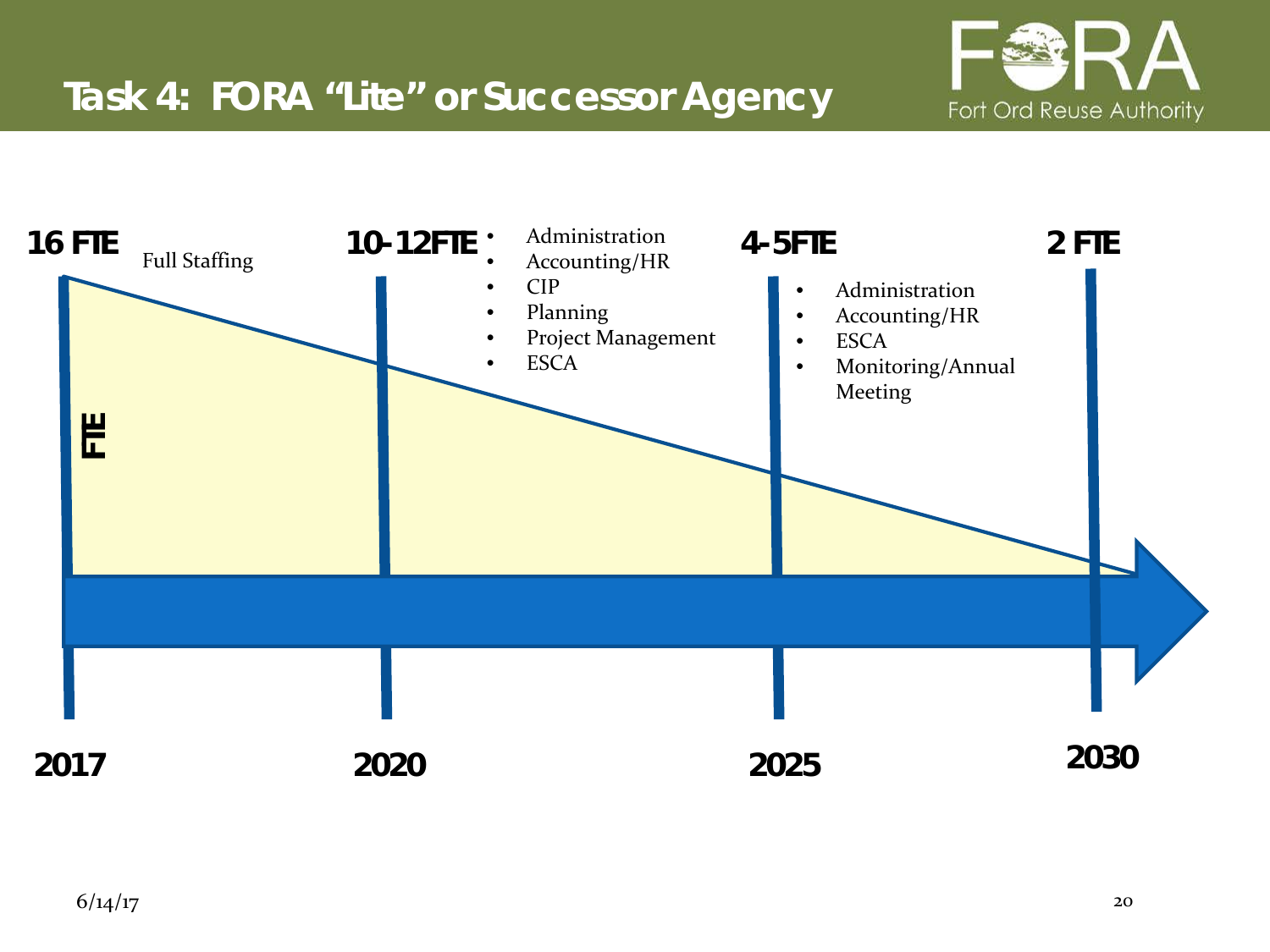

- **Form Consensus and Adopt Goals**
- **Maintain Fair and Equitable distribution between Jurisdictions**
- **Use Future Buildout Percentage for Real Property based Obligation/Liabilities**
- **Use Voting Percentage for Non-Real Property Administrative Obligation/Liabilities**
- **Utilize CIP Project List**
- **Assign outstanding projects to Lead Agencies**
- **Recommend to Board that Transition Plan Agreement be drafted with above provisions**